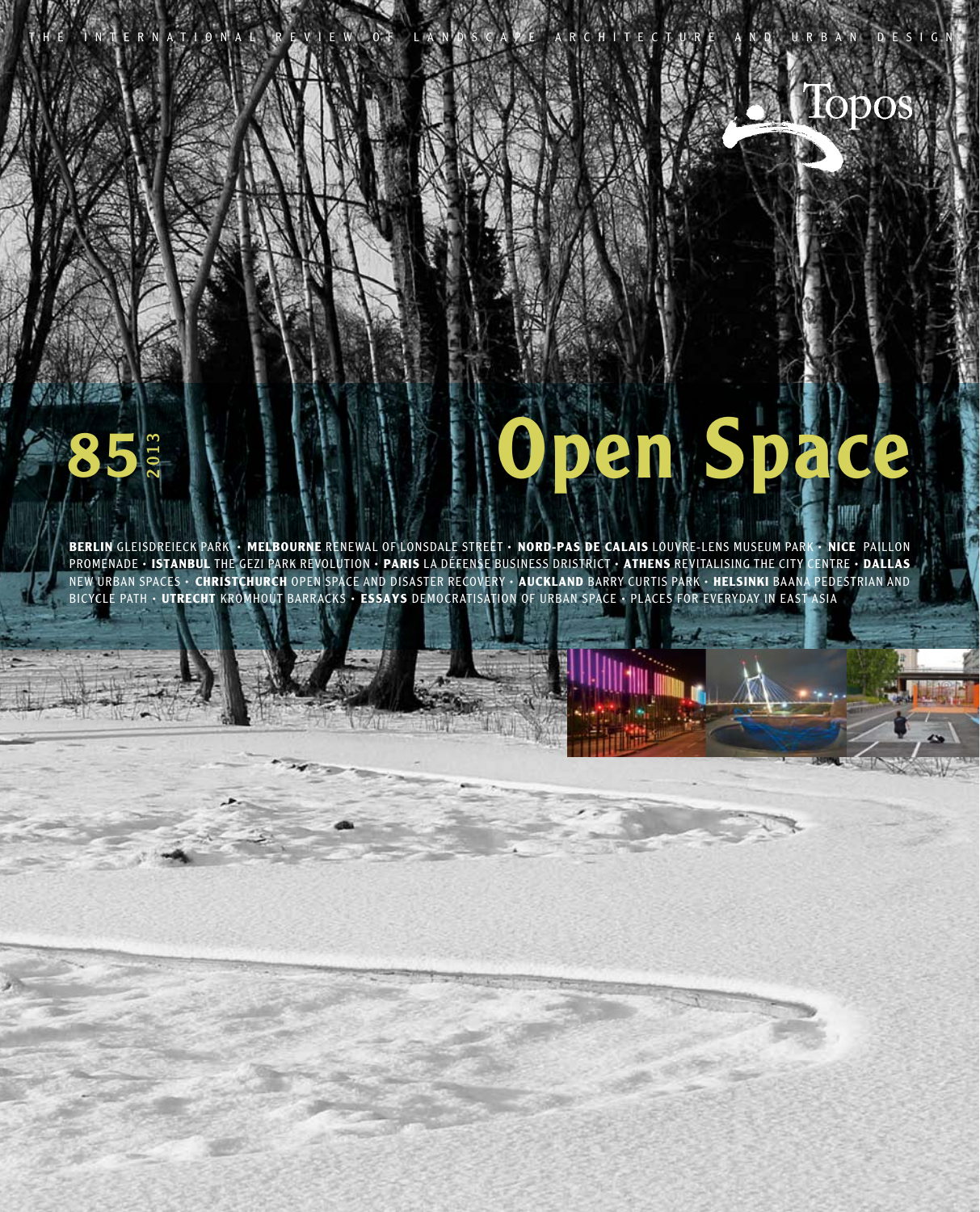The High Line in New York City can be seen as an example of a far-sighted design intervention that is putatively oriented towards expanding and activating the urban public sphere but accelerates processes of gentrification, displace ment and exclusion at the neighborhood and urban scales.

## OPEN CITY OR THE RIGHT TO THE CITY?

Henri Lefebvre once postulated "the right to the city", which was a radical demand for a democratization of control over the collective means of producing urban space. But designed open spaces like the High Line Park in New York obey the rules of neoliberalizing capitalism and result in gentrification. Designers should

think about their responsibility for a democratic redesign of the city.<br>
<br> **A** round the world, progressive, critical-crisis, in which market is<br>
ly minded architects, landscape archi-remains the dominant politicals<br>
the p round the world, progressive, critical ly minded architects, landscape archi tects and urban designers are engaged in place-making projects that propose to create a more "open city" – one that can be spatial divisions of early 21st-century cities accessed by all inhabitants rather than being reserved for ruling-class elites and the wealthy. While such initiatives are generally steered by state institutions, as well as by real estate developers and corporate patrons, they have often emerged in response to local struggles against the forms of privatization, gentrification, displacement and sociospatial exclusion that have been unleashed under post-Keynesian, neoliberalizing capitalism. In the context of an ongoing global financial by the politico-institutional contexts in

crisis, in which market fundamentalism remains the dominant political ideology of most national and local governments, pro posals to counteract the deep social and are surely to be welcomed by all those com mitted to promoting more just, egalitarian and democratic forms of urban life.

But how can relatively small-scale design interventions, such as those catalogued in this issue of *Topos,* confront the monstrously difficult task – as Richard Sennett poses the question – of "heal[ing] society's divisions of race, class, and ethnicity"? Even the most radical designers are seriously constrained